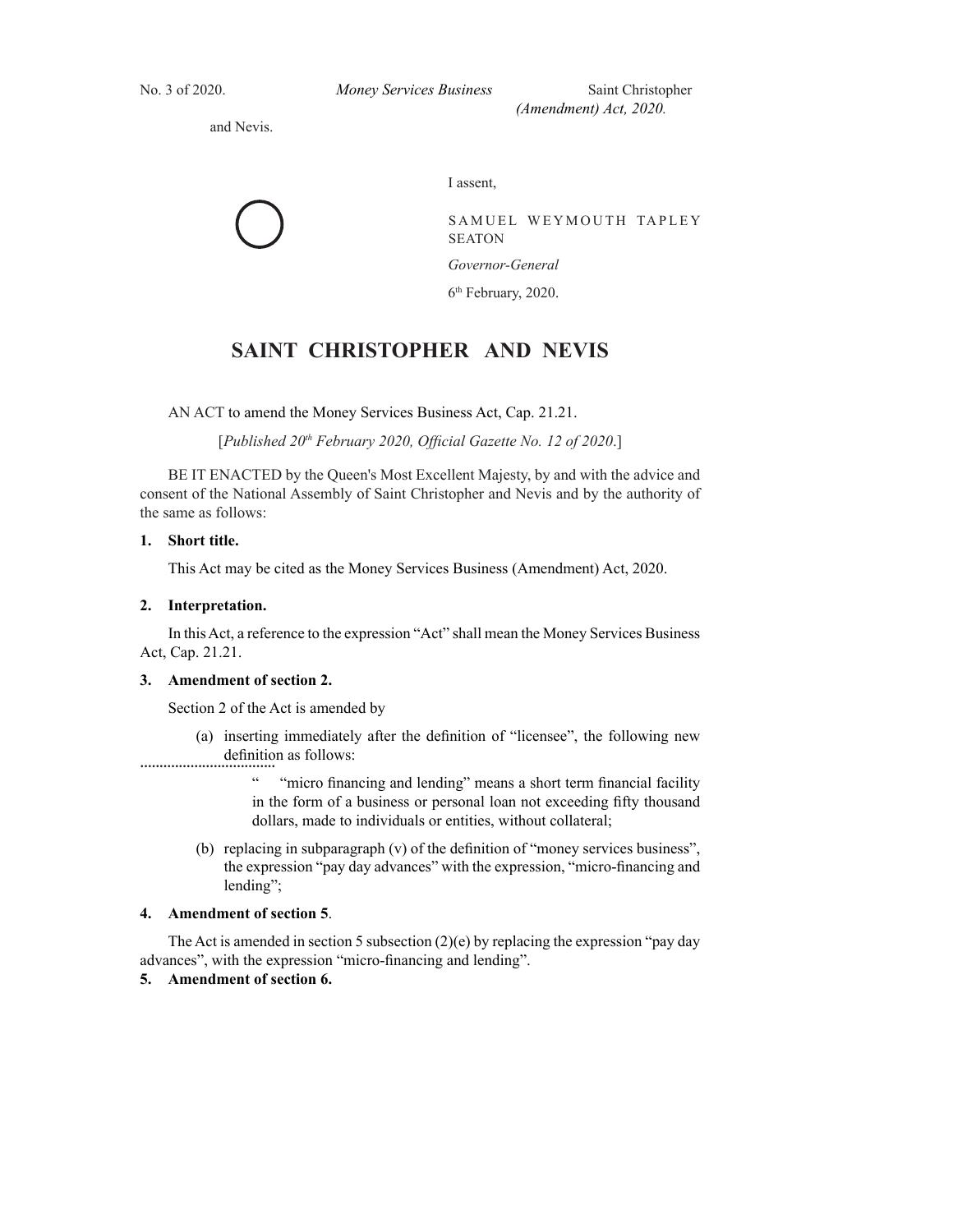#### *Money Services Business (Amendment) Act, 2020 - 3.*

The Act is amended in section 6 subsection (5) by inserting a new subsection (5a), immediately after subsection (5) as follows:

(5a) In considering whether a matter is in the public interest the Authority may have regard to the following

- (a) the need to safeguard the interests of the consuming public;
- (b) the impact on the overall integrity of the financial sector within the Federation; and
- (c) any other matters that the Authority considers material to the management of the financial services sector within the Federation.

# **6. Amendment of section 8.**

The Act is amended in section 8 by

(a) replacing subsection (1) as follows:

 " (1) A licensee shall maintain adequate capital pursuant to the requirements set out in Schedule 5."

(b) deleting subsection (7) and subsection (8).

# **7. Amendment of section 9.**

The Act is amended in section 9 as follows:

- (a) in subsection (2) by replacing the expression, "on or before the  $15<sup>th</sup>$ " with the expression, " before the 1<sup>st"</sup>.
- (b) by inserting the following new subsections (3) and (4) as follows and renumbering accordingly:

" (3) Where a licensee pays the annual licence fee between the  $1<sup>st</sup>$  day and the  $15<sup>th</sup>$  day of January, there shall be a late fee of 250.00 which shall be in addition to the annual fee.

(4) Where a licensee fails to pay the annual licence fee by the  $15<sup>th</sup>$  day of January, the licence shall lapse and the licensee shall have to apply for a new licence for the year in question.".

#### 8. **Amendment of section 16.**

The Act is amended in section 16 by

- (a) inserting in subsection (1) paragraph (a), immediately after the expression, "books and records" the expression "of the licensee";
- (b) inserting a new subsection (3) as follows and renumbering accordingly:

 $(3)$  Where a licensee fails to submit an audited financial statement pursuant to the provisions of this section, then unless granted an extension,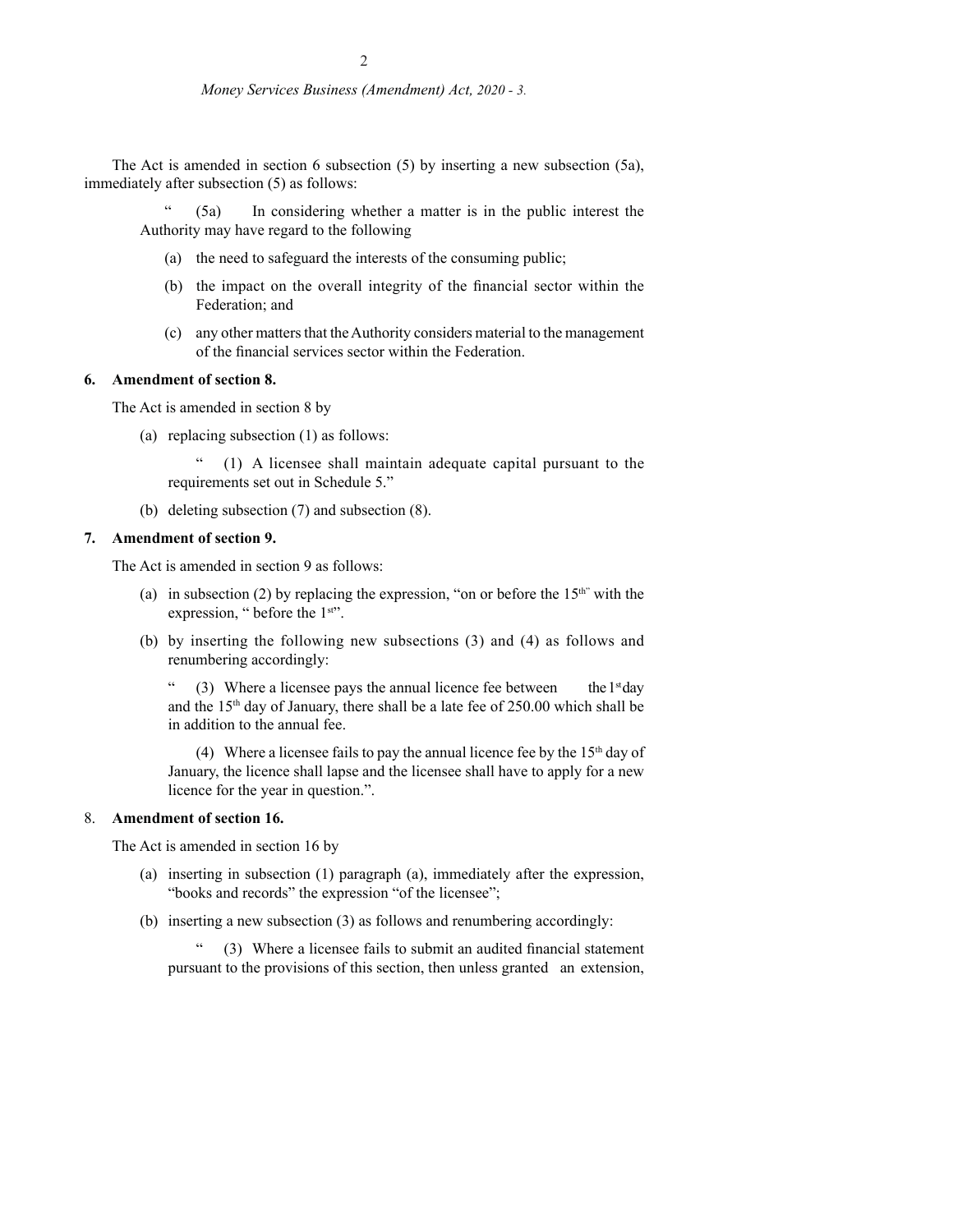*Money Services Business (Amendment) Act, 2020 - 3.* 

a fee of 100.00 shall be payable by the licensee for each day on which those audited financial statements remain outstanding.";

- (c) replacing in subsection (6) paragraph (b), subparagraph (ii) as follows:
	- (ii) of any suspicious transaction as defined in the Anti-Money Laundering Regulations, Anti-Terrorism (Prevention of Terrorist Financing) Regulations and the Financial Services (Implementation of Industry Standards);".

#### **9. Amendment of section 18**.

 The Act is amended in Section 18 in subsection (3) by replacing the expression, "2001, issued pursuant to the Proceeds of Crime Act, 2000," with the expression, "Anti-Money Laundering Regulations, Anti-Terrorism (Prevention of Terrorist Financing) Regulations and the Financial Services (Implementation of Industry Standards).

#### **10. Amendment of section 19**.

Section 19 of the Act is amended as follows:

- (a) in subsection (1), by replacing the expression "The holder of a Class A or Class B licence," with the expression, "A licensee";
- (b) by deleting subsection (2) and renumbering accordingly;
- (c) by inserting a new subsection (3) as follows:
	- (3) Where a licensee fails to submit a quarterly report within the time stipulated pursuant to the provisions of this section, then a fee of 100.00 shall be payable by the licensee for each day on which the quarterly report remains outstanding.".
- (d) by replacing subsection (4) as follows:
	- $(4)$  Notwithstanding the provisions of subsection  $(3)$ , a licensee who fails to file a quarterly return commits an offence and is liable on summary conviction to a fine not exceeding fifty thousand dollars or to imprisonment for a term of two years or to both such fine and imprisonment.".

# **11. Amendment of section 33**.

The Act is amended in section 33 as follows

- (a) by inserting a new subsection (4a) as follows:
	- $(4a)$  Subject to subsection  $(3)$ , where the Authority decides to revoke the licence, the licensee concerned shall be informed of the decision, prior to publication of the notice of revocation in subsection (6).

 (4b) Where the Authority decides not to revoke the licence, the licensee concerned shall be informed of the decision.

(4c) Where the Authority does not revoke the licence, it may require the